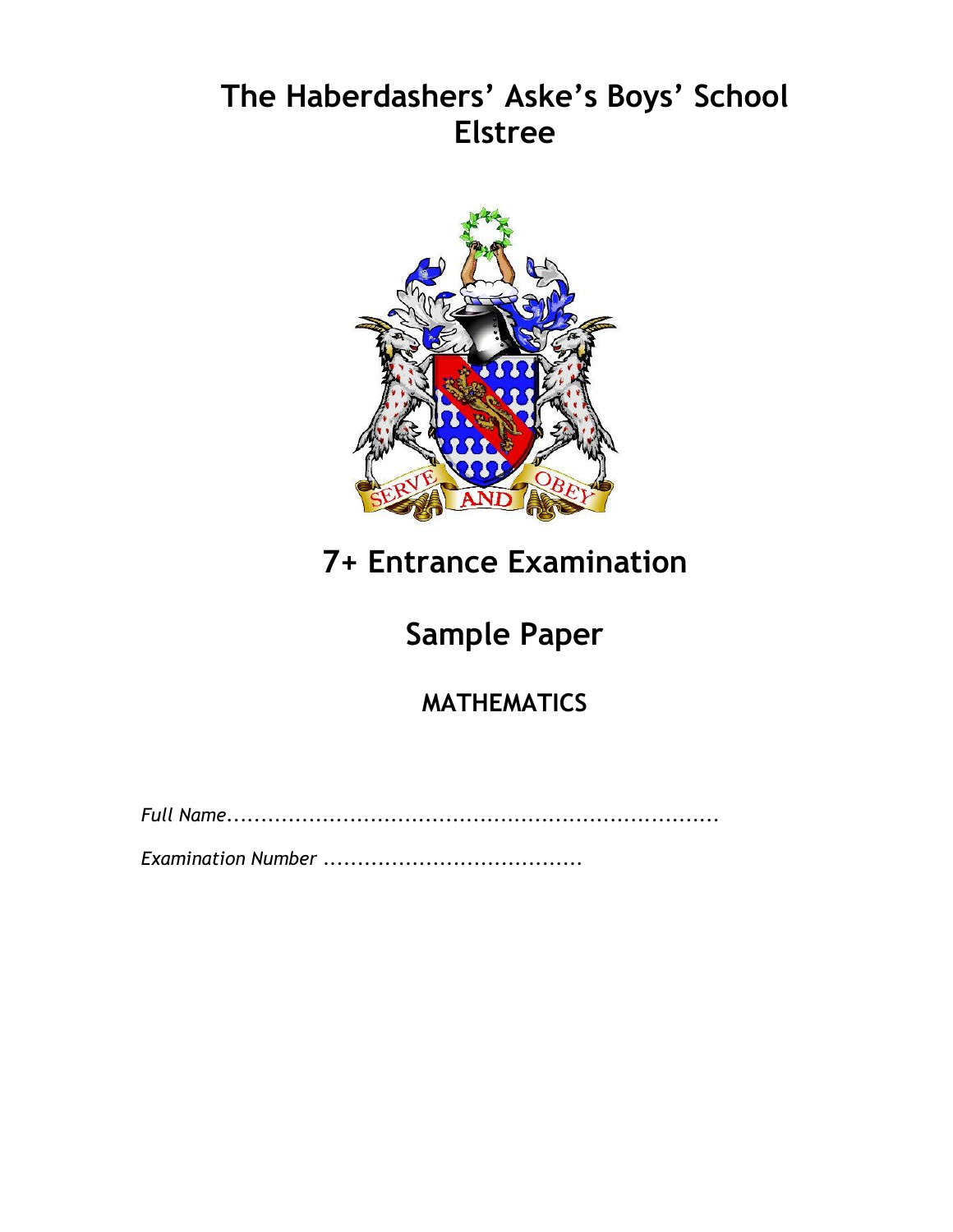

**Yesterday he chewed 6 socks.**

**How many pairs was that? \_\_\_\_\_\_\_\_\_\_\_\_\_\_**

**Philip's mum hung 8 pairs of socks on the washing line.**

**How many socks were there?**



**Today there were 17 socks on the line. She took 9 down**

**and hung 7 more up.** 

**How many are on the line now? \_\_\_\_\_\_\_\_\_\_\_\_\_\_\_**

**Philip's mum hangs 3 socks on the line with 1 peg.**

**How many pegs does she need for 21 socks?** 

**How many pegs would she need for 29 socks? \_\_\_\_\_\_\_\_\_\_\_\_\_\_**

**Lucca decides to chew pegs leaving mum just 6.**

**She decides to group 4 socks to each peg. What is the**

**largest number of socks she can hang on the line? \_\_\_\_\_\_\_\_\_\_\_\_\_\_\_**



**\_\_\_\_\_\_\_\_\_\_\_\_\_\_**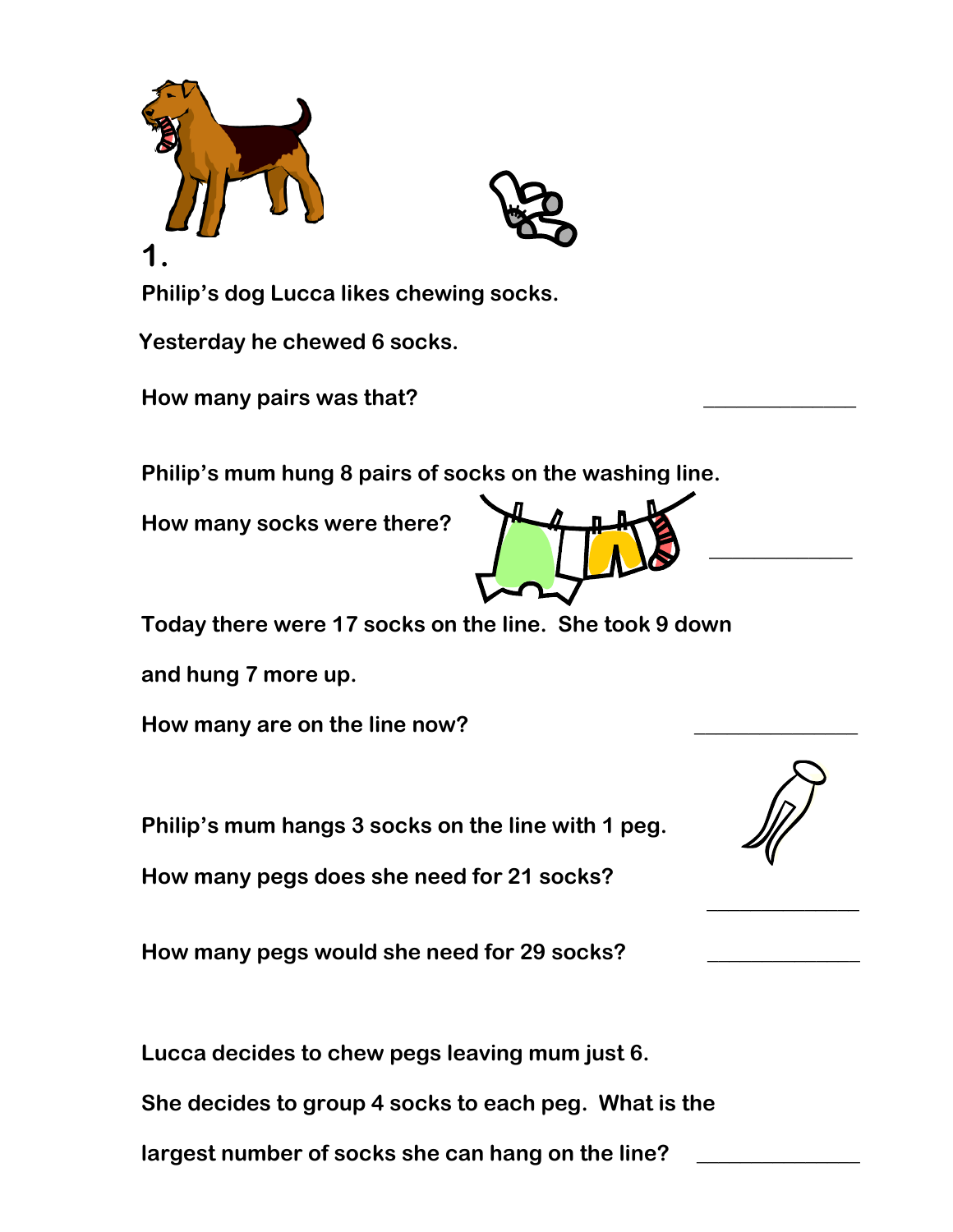

**Anna looks after her pony.** 

**She gives him 2 carrots each time he eats 3 buckets of hay.**

**On Monday he ate 6 carrots.**

**How many buckets of hay did he eat on Monday? \_\_\_\_\_\_\_\_\_\_\_\_**

**Last week he got through 36 buckets of hay.**

**How many carrots did Anna give him last week? \_\_\_\_\_\_\_\_\_\_\_\_** 

 **3. George likes gardening.**

**He has grown some sunflowers.** 

**One sunflower grew to 69 cms.**

**His tallest one was 81 cms high.**

**How much taller was that? \_\_\_\_\_\_\_\_\_\_\_\_\_\_\_\_**

**He planted 16 seeds.**

**A quarter of them died.**

**How many sunflowers did George manage to grow?** 

**He watered them twice a day for 2 weeks.**

**How many times was that?** \_\_\_\_\_\_\_\_\_\_\_\_\_\_\_\_



\_\_\_\_\_\_\_\_\_\_\_\_\_\_\_\_

**2.**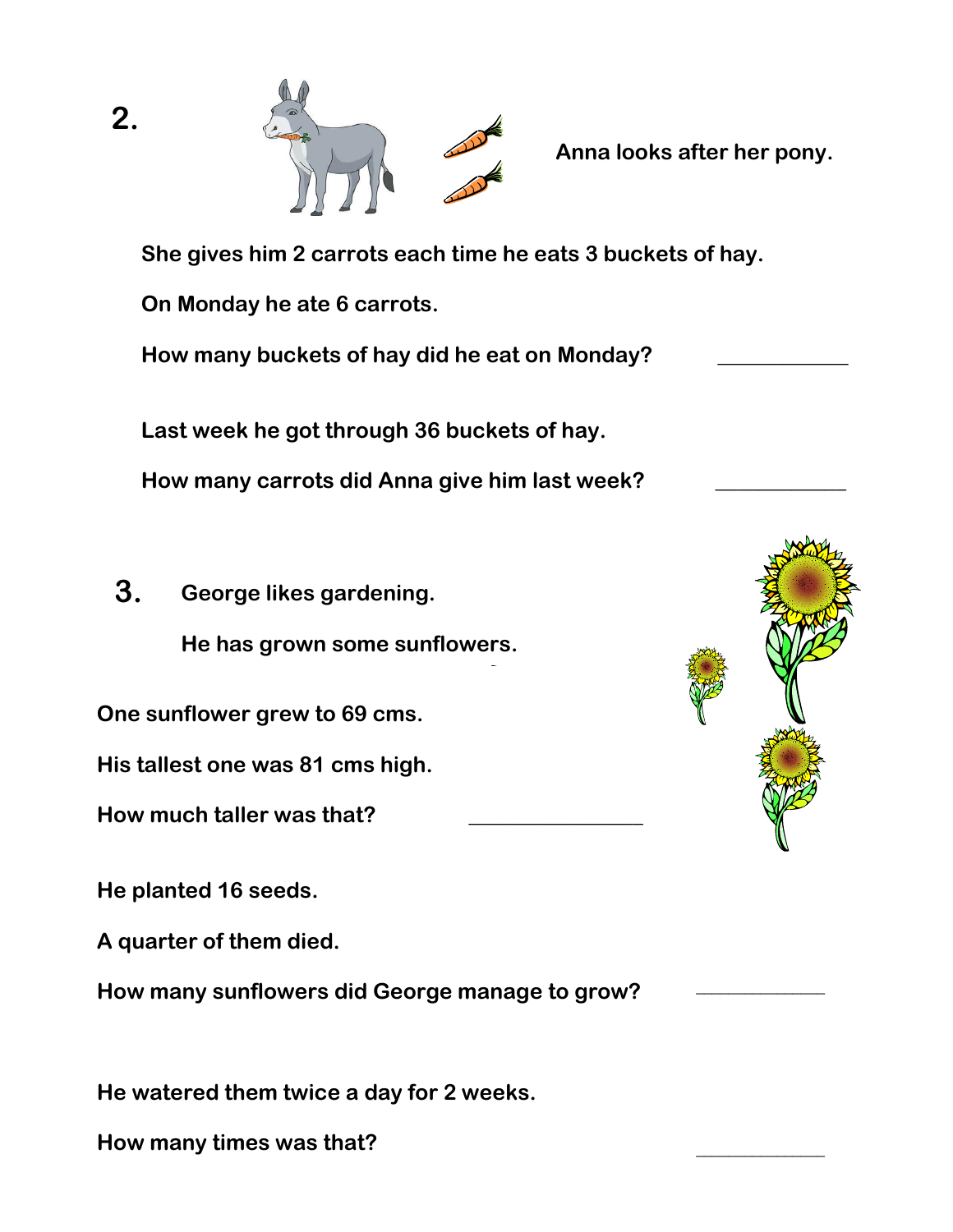

#### **4. Now help Orange Cat finish these sums.**

 **Put your answers in the orange boxes.**

$$
3 + 8 =
$$
  
\n
$$
11 - 5 =
$$
  
\n
$$
69 - 11 =
$$
  
\n
$$
4 \times 9 =
$$
  
\n
$$
30 \times 3 =
$$
  
\n
$$
9 + 11 + 3 =
$$
  
\n
$$
12 + 9 - 4 =
$$
  
\n
$$
21 - 7 + 14 =
$$
  
\n
$$
21 - 7 + 14 =
$$
  
\n
$$
30 \times 3 =
$$
  
\n
$$
21 - 7 + 14 =
$$
  
\n
$$
30 \times 3 =
$$
  
\n
$$
21 - 7 + 14 =
$$
  
\n
$$
30 \times 3 =
$$
  
\n
$$
21 - 7 + 14 =
$$
  
\n
$$
30 \times 3 =
$$
  
\n
$$
21 - 7 + 14 =
$$
  
\n
$$
30 \times 3 =
$$
  
\n
$$
21 - 7 + 14 =
$$
  
\n
$$
30 \times 3 =
$$
  
\n
$$
21 - 7 + 14 =
$$
  
\n
$$
30 \times 3 =
$$
  
\n
$$
21 - 7 + 14 =
$$
  
\n
$$
30 \times 3 =
$$
  
\n
$$
30 \times 3 =
$$
  
\n
$$
30 \times 3 =
$$
  
\n
$$
30 \times 3 =
$$
  
\n
$$
30 \times 3 =
$$
  
\n
$$
30 \times 3 =
$$
  
\n
$$
30 \times 3 =
$$
  
\n
$$
30 \times 3 =
$$
  
\n
$$
30 \times 3 =
$$
  
\n
$$
30 \times 3 =
$$
  
\n
$$
30 \times 3 =
$$
  
\n
$$
30 \times 3 =
$$
  
\n
$$
30 \times 3 =
$$
  
\n
$$
30 \times 3 =
$$
  
\n
$$
30 \times 3 =
$$
  
\n
$$
30 \times 3 =
$$
<

#### **Find the missing numbers**

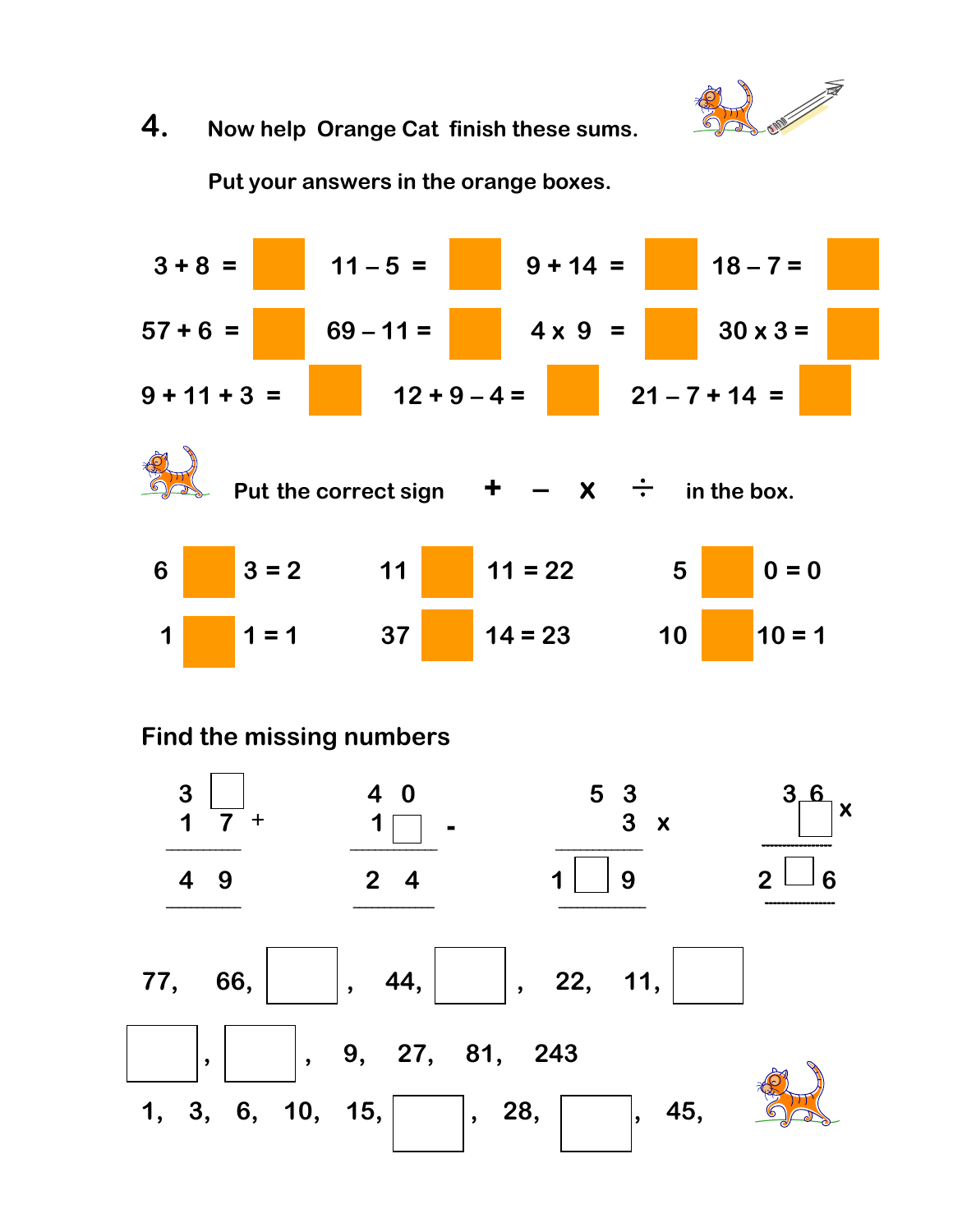

**Nishil rolled 4 cars down a slope to see how far they would go. This bar chart shows how far each car rolled before**

**it stopped.** 



| How far did the green car roll?             |  |
|---------------------------------------------|--|
| Estimate how far the yellow car rolled.     |  |
| Why might the red car have stopped so soon? |  |
| How many metres are 100cms?                 |  |

**This is an OLOP. He needs a friend. Draw another OLOP exactly the same shape and size so that their noses touch. 6.**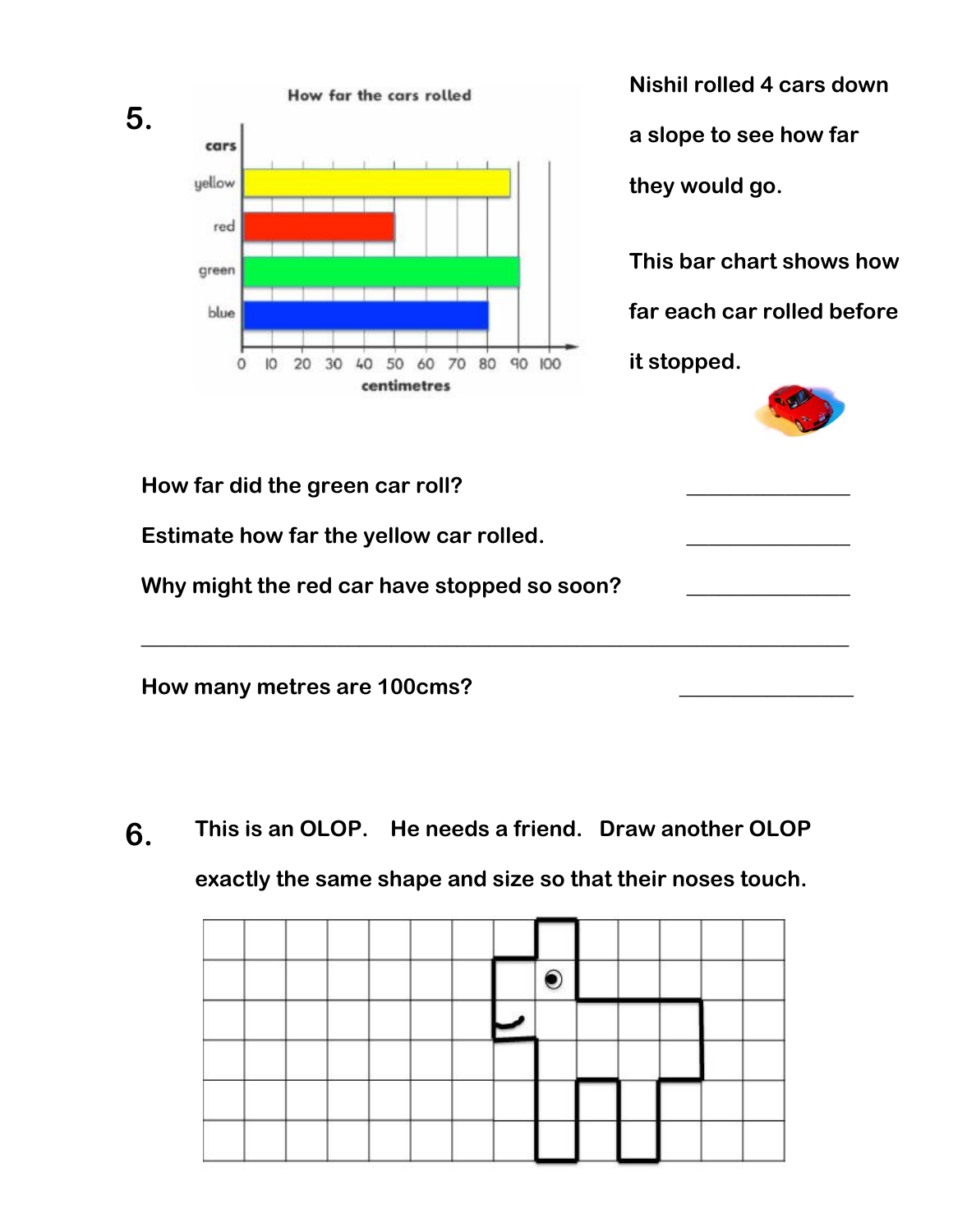

**£1.40**

**Anika went to her school fair with two £1.00 coins in her purse.** 

**She wanted to buy the bag for herself and the train, teddy and a book for her small brother.**

| Could she do so?                                                                                 |                     |  |
|--------------------------------------------------------------------------------------------------|---------------------|--|
| What would the bag, the teddy and one book cost?                                                 |                     |  |
| She decided to spend just one £1.00 coin. She<br>bought the teddy. How many books could she buy? |                     |  |
| In fact she bought the teddy and just one book.                                                  |                     |  |
| How much did she spend?                                                                          |                     |  |
| She was given two coins as change.<br>Write their values in the shapes below.                    |                     |  |
|                                                                                                  |                     |  |
| Suppose instead she had spent £1.20 on FOUR things.                                              | $\ddot{\textbf{?}}$ |  |
| Which four would she have bought?                                                                |                     |  |

**\_\_\_\_\_\_\_\_\_\_\_\_\_\_\_\_\_\_\_\_\_\_\_\_\_\_\_\_\_\_\_\_\_\_\_\_\_\_\_\_\_\_\_\_\_\_\_\_\_\_\_\_\_\_\_\_\_\_\_\_\_\_\_\_\_\_**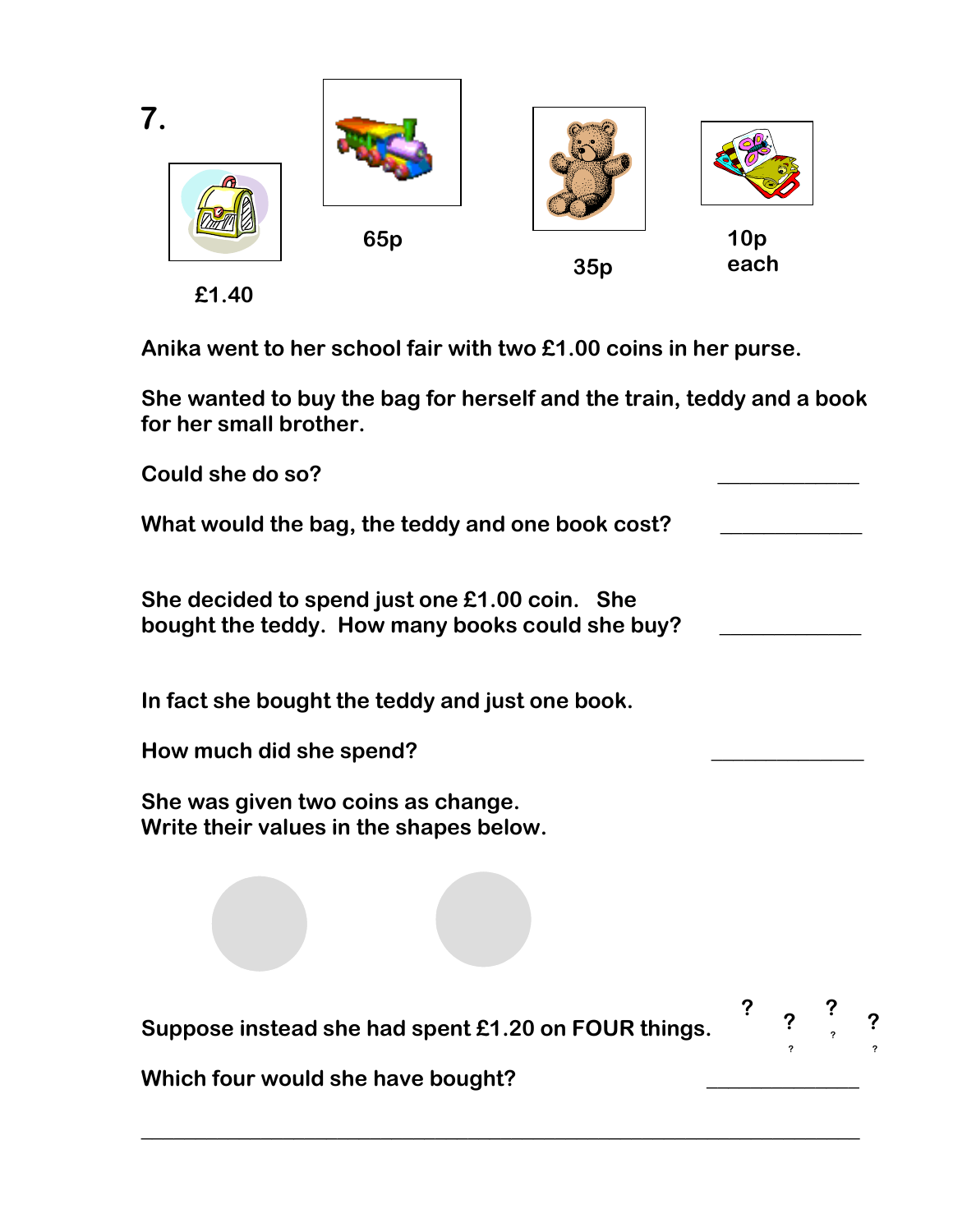

**Draw the front of his house by plotting the points below on the grid. Plot each one and join it to the next.**

**(1,0), (1,4), (0, 4), (4,7), (8,4), (7,4), (7,0)**

**Draw in Ben's door, choosing 4 points on the grid.**

**Write the co-ordinates of the points you have used.**

**( , ), ( , ), ( , ), ( , )**

**9.**

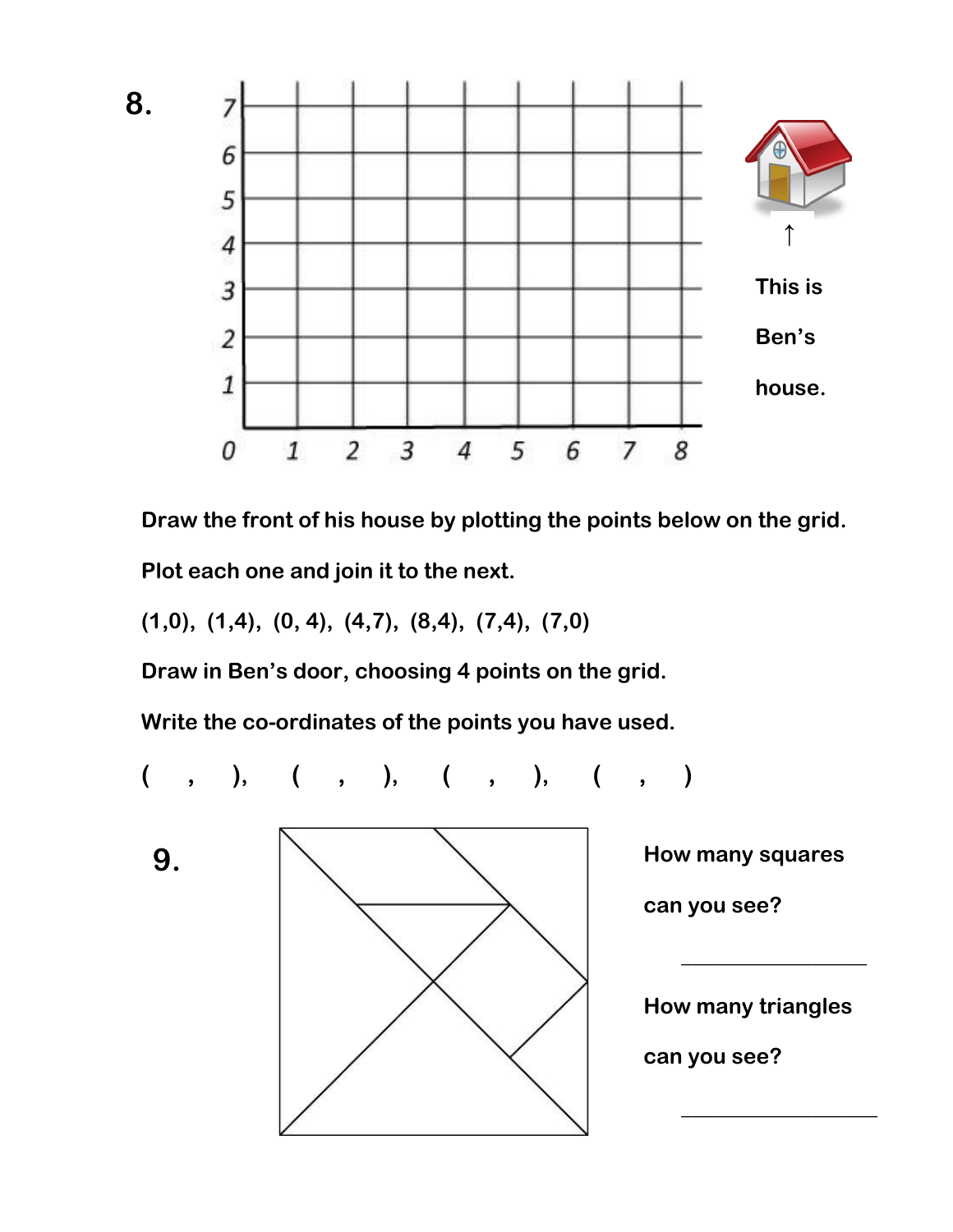

**White Rabbit is 30 minutes late for his 3.30 tea with Alice. Draw hands on the clock face to show the time he arrived.** 

**Mr Shah is 15 minutes late for his train.** 

**It leaves the station at 8.15.**





**Draw hands on the clock face to show** 

**the time Mr Shah reached the station.**

**Mum's watch is 30 minutes fast.**

**It says 11.15** 

**Draw hands to show the correct time.**



**Now write on the digital watches the times shown on these clock faces.**









**Draw on the clock face the**

**time you go to bed.**